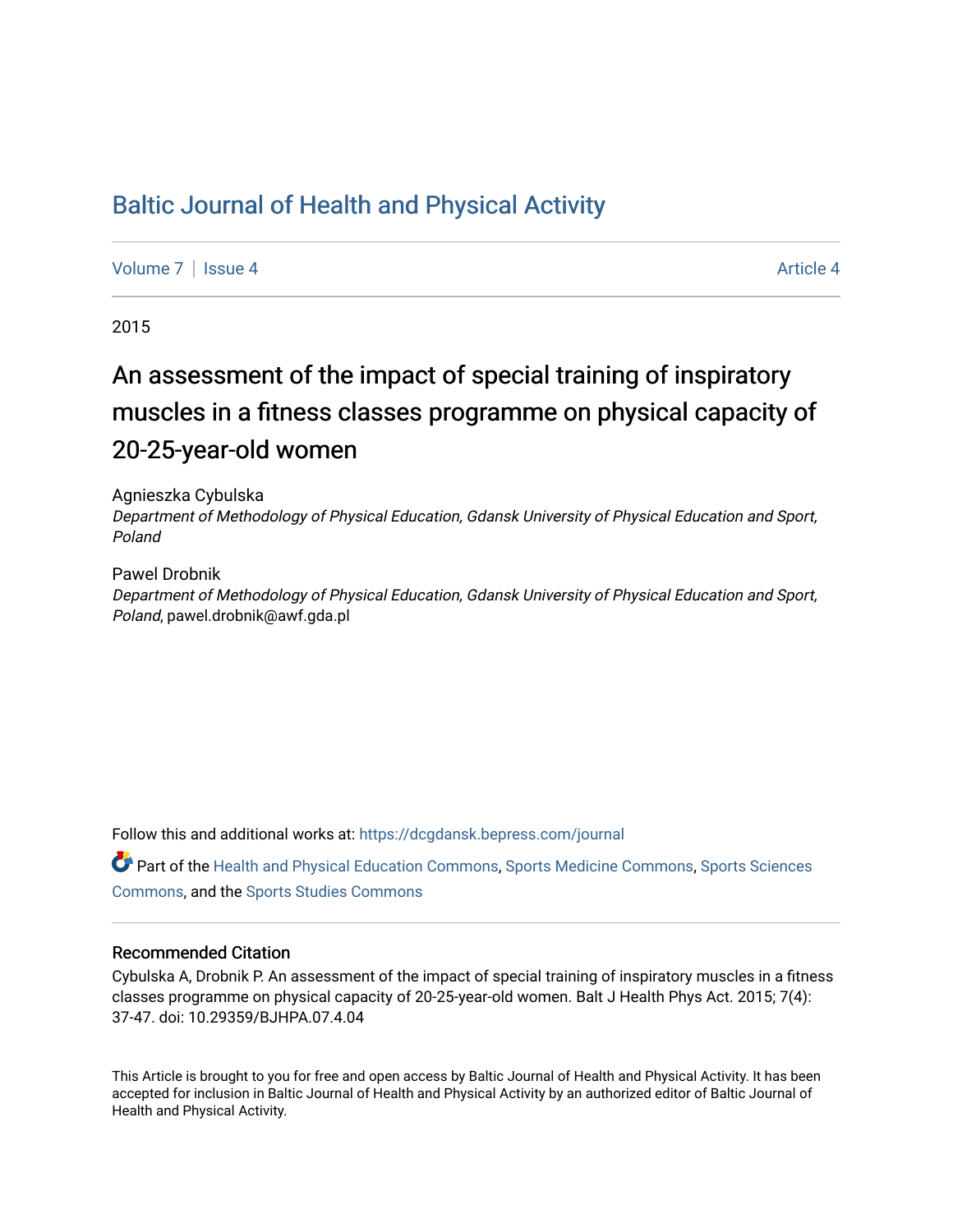**Authors' Contribution:**

- **A** Study Design
- **B** Data Collection
- **C** Statistical Analysis **D** Data Interpretation
- **E** Manuscript Preparation
- **F** Literature Search
- **G** Funds Collection

# **An assessment of the impact of special training of inspiratory muscles in a fitness classes programme on physical capacity of 20-25-year-old women**

**Agnieszka Cybulska ABCDEF, Paweł Drobnik ABCDEF**

Department of Methodology of Physical Education, Gdansk University of Physical Education and Sport, Poland

| abstract                     |                                                                                                                                                                                                                                                                                                                                                                                                                                                                                                                                                                                                                                                                                                                                                                                                      |
|------------------------------|------------------------------------------------------------------------------------------------------------------------------------------------------------------------------------------------------------------------------------------------------------------------------------------------------------------------------------------------------------------------------------------------------------------------------------------------------------------------------------------------------------------------------------------------------------------------------------------------------------------------------------------------------------------------------------------------------------------------------------------------------------------------------------------------------|
| <b>Background</b>            | In the process of modernising and improving physical fitness classes on offer, there is a<br>growing trend to complement them with extra means characterized by different directions<br>of interactions. Training of respiratory muscles (TRM) is one of them used in sports<br>training but also increasingly more often in health training. The aim of the study was to as-<br>sess changes in physical capacity under the influence of 6 weeks' training of a different<br>type of inspiratory muscles incorporated into the programme of fitness classes for women<br>aged 20-25 years.                                                                                                                                                                                                          |
| <b>Material/Methods</b>      | The study involved 33 not training professionally young women aged 20-25 years. To assess<br>the capacity of the respiratory sytem, dynamic spirometry was performed with a use of<br>the K4b2 Spirometry apparatus by Cosmed company, and inspiratory muscle strength was<br>measured with a use of a respiratory pressure meter by Micro Medical. Aerobic capacity<br>was evaluated based on a direct method, using an incremental load test until exhaustion.<br>Measurements were taken before and after a training session throughout six weeks with a<br>frequency of three sessions per week.                                                                                                                                                                                                 |
| <b>Results</b>               | As a result of a six-week special training in the POWERbreathe group there was a signifi-<br>cant increase in spirometric indices compared to the initial measurement: FVC I (BTPS),<br>FEV1 I (BTPS), PEF ( $I \cdot \sec^{-1}$ ), MVV ( $I \cdot \min^{-1}$ ), MIP (-mH <sub>2</sub> O). However, apart from the above<br>mentioned effects in the group of those training with bands also a significant increase in<br>MEP (cmH <sub>2</sub> O) was noted compared to the control group.                                                                                                                                                                                                                                                                                                          |
| <b>Conclusions</b>           | The special inspiratory muscles training programme improved the functionality of the re-<br>spiratory system, which is revealed in the increase in indicators characterizing aerobic<br>capacity (with no significant influence on changing the body composition). The results<br>obtained in our study indicate the possibility of practical application of respiratory training<br>simulators in health and recreational physical activities enabling the growth of aerobic<br>capacity of those exercising.                                                                                                                                                                                                                                                                                       |
| <b>Key words</b>             | inspiratory muscles training, fitness, respiratory system, spirometry, capacity, young<br>women                                                                                                                                                                                                                                                                                                                                                                                                                                                                                                                                                                                                                                                                                                      |
| article details              |                                                                                                                                                                                                                                                                                                                                                                                                                                                                                                                                                                                                                                                                                                                                                                                                      |
| <b>Article statistics</b>    | Word count: 3,969; Tables: 7; Figures: 0; References: 29<br>Received: September 2015; Accepted: November 2015; Published: December 2015                                                                                                                                                                                                                                                                                                                                                                                                                                                                                                                                                                                                                                                              |
| <b>Full-text PDF:</b>        | http://www.balticsportscience.com                                                                                                                                                                                                                                                                                                                                                                                                                                                                                                                                                                                                                                                                                                                                                                    |
| Copyright                    | © Gdansk University of Physical Education and Sport, Poland                                                                                                                                                                                                                                                                                                                                                                                                                                                                                                                                                                                                                                                                                                                                          |
| Indexation:                  | AGRO, Celdes, CNKI Scholar (China National Knowledge Infrastructure), CNPIEC, De Gruyter - IBR (International<br>Bibliography of Reviews of Scholarly Literature in the Humanities and Social Sciences), De Gruyter - IBZ<br>(International Bibliography of Periodical Literature in the Humanities and Social Sciences), DOAJ, EBSCO - Central<br>& Eastern European Academic Source, EBSCO - SPORTDiscus, EBSCO Discovery Service, Google Scholar, Index<br>Copernicus, J-Gate, Naviga (Softweco, Primo Central (ExLibris), ProQuest - Family Health, ProQuest - Health &<br>Medical Complete, ProQuest - Illustrata: Health Sciences, ProQuest - Nursing & Allied Health Source, Summon<br>(Serials Solutions/ProQuest, TDOne (TDNet), Ulrich's Periodicals Directory/ulrichsweb, WorldCat (OCLC) |
| <b>Funding:</b>              | This research received no specific grant from any funding agency in the public, commercial, or not-for-profit<br>sectors.                                                                                                                                                                                                                                                                                                                                                                                                                                                                                                                                                                                                                                                                            |
| <b>Conflict of interest:</b> | Authors have declared that no competing interest exists.                                                                                                                                                                                                                                                                                                                                                                                                                                                                                                                                                                                                                                                                                                                                             |
| <b>Corresponding author:</b> | Dr Paweł Drobnik, Gdansk University of Physical Education and Sport, Dep. of Methodology of Physical Education,<br>ul. Kazimierza Gorskiego 1, 80-336 Gdansk, Poland; Phone number: +48605537674; e-mail: pdrobnik@awf.gda.pl                                                                                                                                                                                                                                                                                                                                                                                                                                                                                                                                                                        |
| <b>Open Access License:</b>  | This is an open access article distributed under the terms of the Creative Commons Attribution-Non-commercial<br>4.0 International (http://creativecommons.org/licenses/by-nc/4.0/), which permits use, distribution, and<br>reproduction in any medium, provided the original work is properly cited, the use is non-commercial and is<br>otherwise in compliance with the license.                                                                                                                                                                                                                                                                                                                                                                                                                 |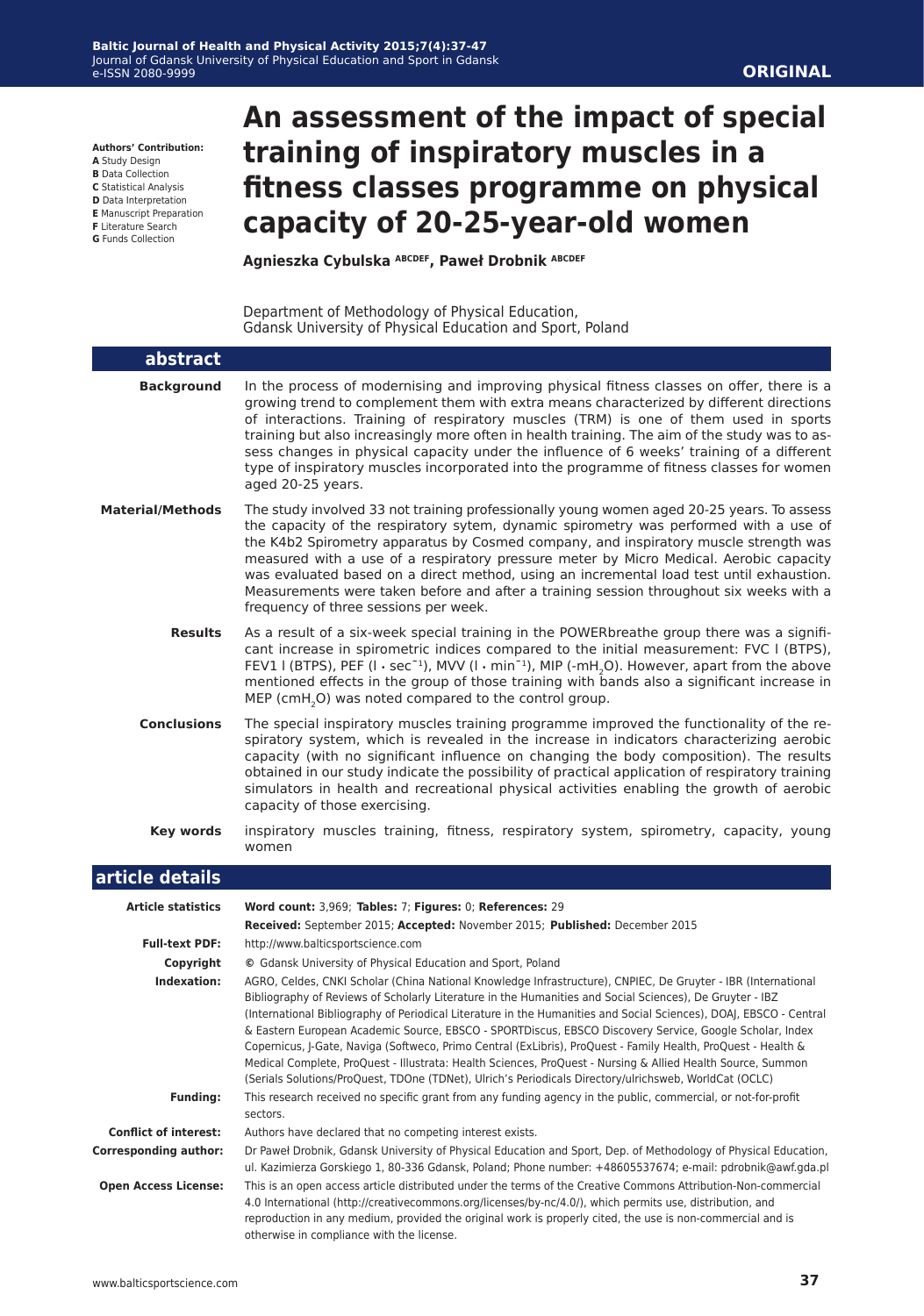# **introduction**

In the era of interest and increased focus on pro-healthy lifestyle, there is a growing need for scientific justification for optimization of physical activity to reduce health hazards. It is known that the purpose of physical recreation is to satisfy the needs for movement necessary for health as well as for maintenance of fitness and efficiency of the body. A dynamic development of different motor forms of a recreational and health nature, defined as fitness, fosters an increase in possibilities of adapting it to individual interests and capabilities of every person. The main goal of these activities is to increase and maintain at a satisfactory level the fitness and physical capacity supporting health.

Currently in fitness classes more and more attention is paid to the use of a large number of different in nature supporting means to increase the effectiveness of the implemented activities. Physical activity usually comprehensively affects an improvement in many aspects of human functional capacity, but it can also work selectively on some of them. To increase the effectiveness of such influences, special technical devices can be used, which additionally stimulate an increase in the different components of functional capabilities of an organism. It is assumed that some of the indicated influences can be adapted and used for pro-health purposes in the system of fitness training. Such actions may be based on a physiological assessment of a defined direction, scope and specificity of the obtained results. Broad impact concerns the training of respiratory muscles (TRM) as a supplement in increasing the capacity of the cardiopulmonary system along with a wide range of means, methods of application and the direction of impact. Numerous publications show the beneficial effect of the training of respiratory muscles among patients with diseases of the respiratory system. Such support is commonly used among patients suffering from bronchial asthma, emphysema as well as in children with scoliosis [1, 2]. The application of resistance exercises to respiratory muscles was also positively reflected in lung diseases [3, 4, 5, 6, 7]. The training of respiratory muscles, next to the medical aspects, has a widely described application also in professional sport with a view to increasing athletes' physical capacity.

Of much specialized equipment used for the training of respiratory muscles described in the world literature, in use are, among others, SpiroTiger® [8, 9], Powerlung [10, 11] and POWERbreathe [12, 13]. A significant number of publications in the world literature also concern the application of the training of respiratory muscles among healthy non-training persons attesting to the functional improvement of the respiratory system [6, 14, 15, 16]. Despite many studies available on the above issues, there are few that explain the impact of training of inspiratory muscles included in the program of fitness classes on an increase in the aerobic capacity of those exercising.

In this study, an assessment of changes under the influence of various types of training of inspiratory muscles included in a series of fitness classes on the capacity of young women is presented.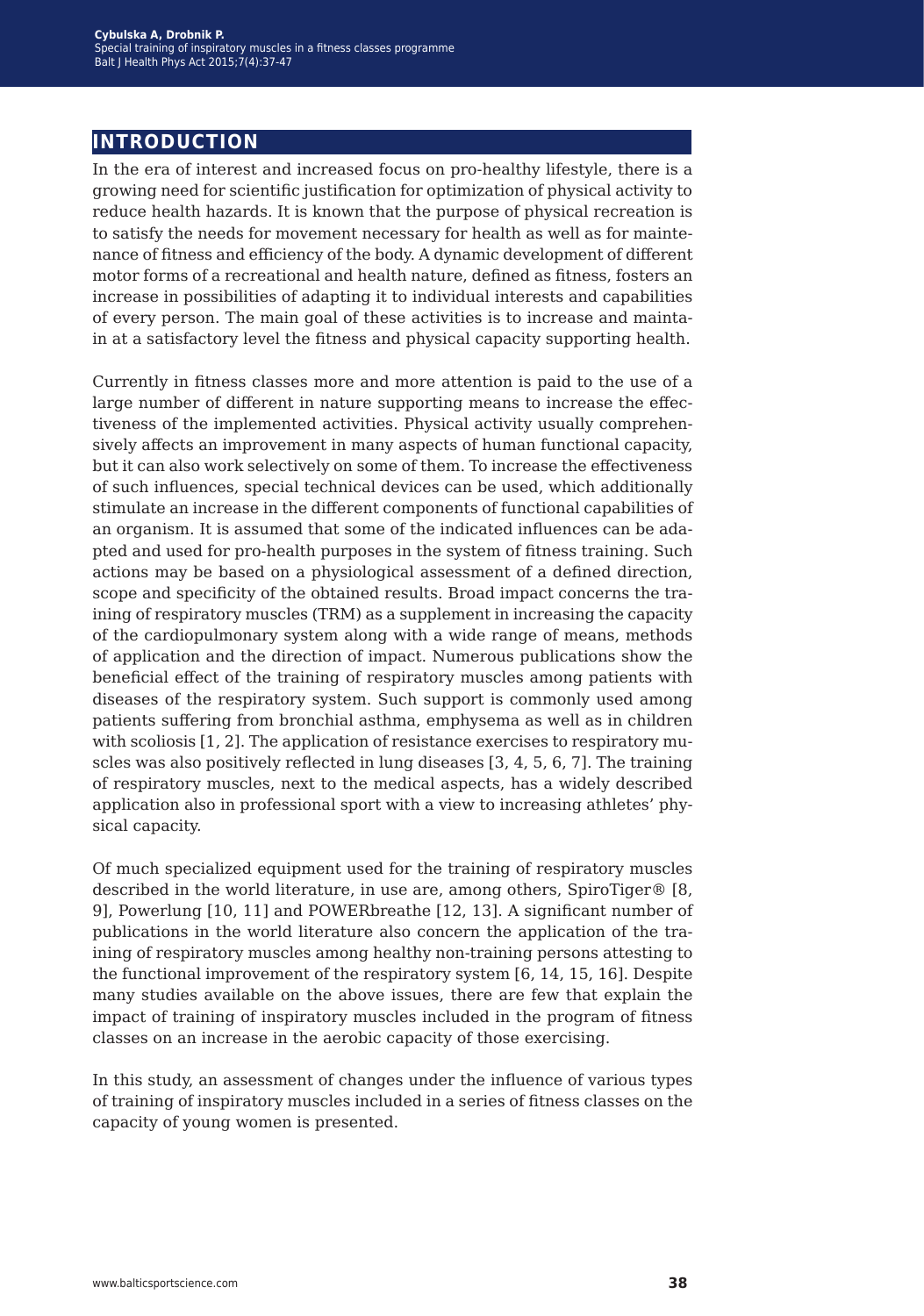## **materials and methods**

The study involved 33 women aged 20-25 years. In the course of the experiment, the women were not involved in other forms of fitness nor were they active athletes. In the first research group  $(n = 11)$ , in addition to participation in a fitness class on stationary bikes, before and after the class women performed 3 sets of 20 inhalations and exhalations at  $\frac{1}{4}$  of adjustment (in the initial phase), at increased resistance during inhalation and an interval of rest lasting 5 minutes. The inspiratory muscles resistance training was conducted with a use of POWERbreathe Sports Performance Classic. In the second, experimental group  $(n = 11)$  a simulator was enabled in the form of an elastic band. The bands were used throughout the whole training unit on bikes with the strength of oppressive weight of 2.5 kg. The study period covered six weeks with a frequency of three sessions a week, of 60 minutes each. The K4b2 Spirometry apparatus by Cosmed was used to assess the basic indicators of the respiratory system capacity. The strength of inspiratory muscles was measured on the basis of the maximum inspiratory and expiratory pressure in the oral cavity using the respiratory pressure meter by Micro Medical. Aerobic capacity was measured by means of the Quark b2 apparatus by Cosmed. The whole study was carried out based on a classical experiment method with initial and final measurements. The control group only realised the class programme on stationary bikes.

#### **fitness programme and training of inspiratory muscles**

Aerobics on bikes is one of the more popular forms of fitness classes. During the study exercises were conducted on specially designed stationary bicycles with stable frames, equipped with controls to increase or decrease the resistance of the flywheel. All groups realised an endurance program, based on a continuous method with planned varied intensity, which was monitored by means of a Polar Team System set. A single class lasted 55-60 minutes.

#### **statistical analyses**

Statistical analysis of the collected results was performed using STATISTICA 8. The module of the analysis of variance ANOVA – systems with repeated measurements was used. To examine the significance of the differences between results of the research groups in the experimental model, a comparison method by planned contrasts was used. The fact of meeting the assumptions of homogeneity of variance/covariance was verified by means of the Cochran, Hartley, Bartlett and Box tests. The study was designed and conducted according to an experimental plan with a control group with initial and final measurements of dependent variables. In addition, ANOVA with repeated measurements allowed detecting the effect of interactions. The research assumptions were verified at the level of significance  $\alpha$ =0.05 and the test likelihood  $p \le 0.05$ . The study results and the discussion are presented in tables.

In Tables 1 and 2 values of the subjects' indicators of body composition before and after a training session are summarized.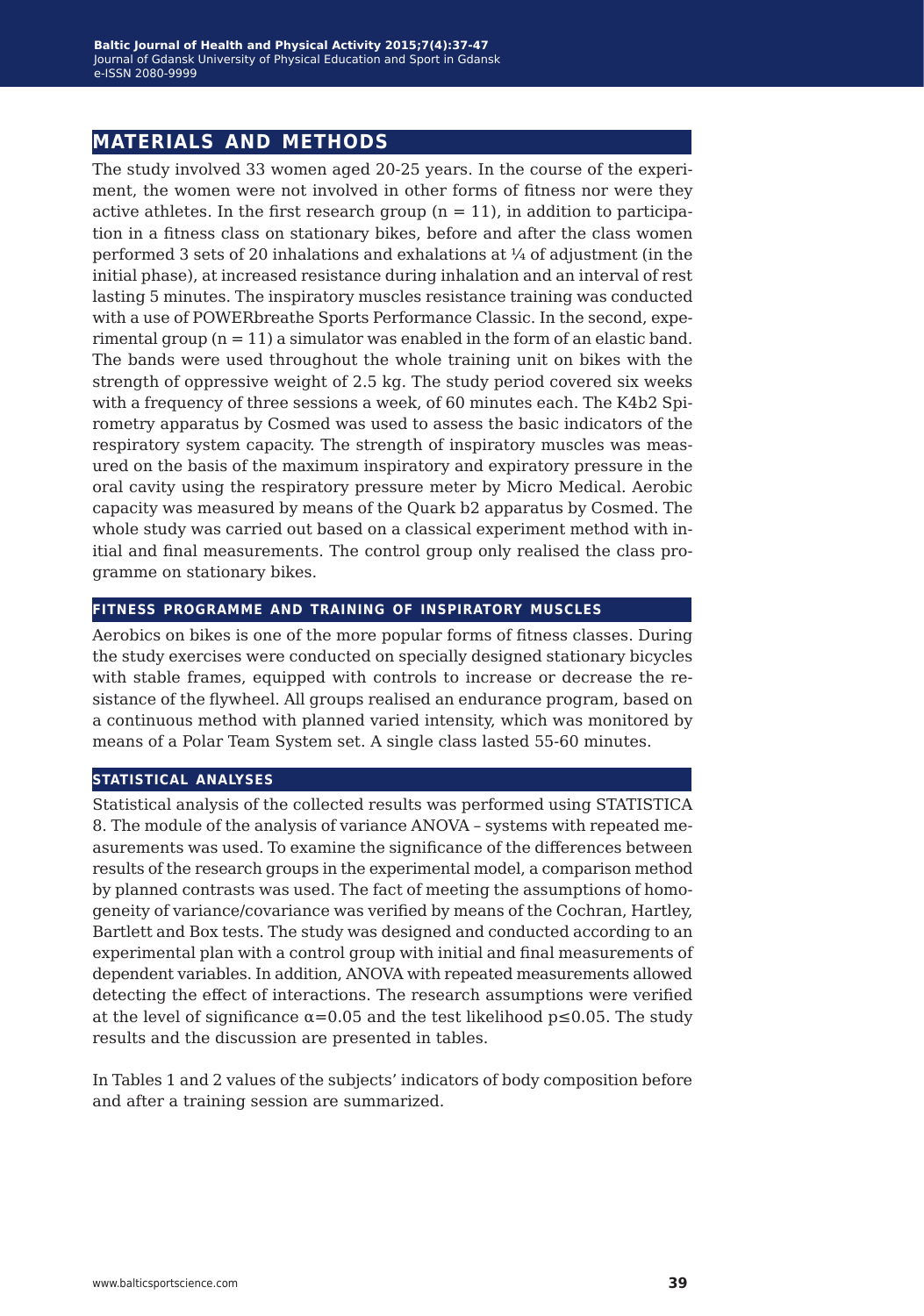| Parameters       | <b>Before TRM</b>                                                |                  | After TRM          |                  |
|------------------|------------------------------------------------------------------|------------------|--------------------|------------------|
|                  | POWERbreathe group                                               | Control group    | POWERbreathe group | Control group    |
| Mass (kg)        | $61.81 + 9.35$                                                   | $65.21 \pm 7.57$ | $61.56 \pm 9.25$   | $64.70 \pm 8.01$ |
| BMI ( $kg·m-2$ ) | $22.14 \pm 1.99$                                                 | $23.36 \pm 2.68$ | $22.09 \pm 1.81$   | $23.56 \pm 3.10$ |
| $FAT$ ( $kg$ )   | $16.17 \pm 5.30$                                                 | $18.89 \pm 6.02$ | $15.87 + 5.42$     | $18.74 \pm 6.13$ |
| <b>FAT (%)</b>   | $24.27 \pm 5.54$                                                 | $26.05 \pm 5.35$ | $24.83 \pm 5.12$   | $28.42 \pm 6.11$ |
| FFM (kg)         | $46.01 \pm 3.85$<br>the concertaint and concertaint and concerta | $45.92 \pm 2.19$ | $46.20 \pm 3.25$   | $46.05 \pm 2.44$ |

Table 1. Values of indicators of body composition in a group of women using POWERbreathe and in the control group before and after training of inspiratory muscles

The results are presented as means  $(X)$  and standard deviations  $(\delta)$ 

Table 2. Values of indicators of body composition in the group with elastic bands and in the control group before and after training of inspiratory muscles

|                  | <b>Before TRM</b>      |                  | After TRM              |                  |
|------------------|------------------------|------------------|------------------------|------------------|
| Parameters       | Elastic bands<br>group | Control group    | Elastic bands<br>group | Control group    |
| Mass (kg)        | $64.62 \pm 9.48$       | $65.21 \pm 7.57$ | $64.90 \pm 9.42$       | $64.7 \pm 8.01$  |
| BMI ( $kg·m-2$ ) | $22.51 \pm 1.98$       | $23.36 \pm 2.68$ | $22.68 \pm 2.03$       | $23.56 \pm 3.10$ |
| $FAT$ ( $kg$ )   | $18.55 \pm 6.89$       | $18.89 \pm 6.02$ | $18.52 \pm 6.67$       | $18.74 \pm 6.13$ |
| <b>FAT (%)</b>   | $26.31 \pm 6.12$       | $26.05 \pm 5.35$ | $27.52 \pm 6.81$       | $28.42 \pm 6.11$ |
| FFM (kg)         | $46.51 \pm 3.13$       | $45.92 \pm 2.19$ | $46.65 \pm 3.16$       | $46.05 \pm 2.44$ |

The results are presented as means ( $\overline{X}$ ) and standard deviations ( $\delta$ )

Table 3 shows the statistical characteristics of the values of indicators describing the respiratory system capacity among the group of women using POWERbreathe devices and women of the control group before and after completing of training of inspiratory muscles.

Table 3. Changes in the values of indicators characterizing the respiratory system capacity in the group of women using POWERbreathe devices and in the control group before under the influence of 6-week training of inspiratory muscles

| Parameters                  | Before TRM         |                    | After TRM          |                    |
|-----------------------------|--------------------|--------------------|--------------------|--------------------|
|                             | POWERbreathe group | Control group      | POWERbreathe group | Control group      |
| FVC I (BTPS)                | $3.96 \pm 0.38$    | $3.75 \pm 0.42$    | 4.35 $\pm$ 0.69*   | $3.94 \pm 0.38$    |
| FEV1   (BTPS)               | $3.19 \pm 0.40$    | $3.15 \pm 0.50$    | $3.60 \pm 0.30**$  | $3.28 \pm 0.30$    |
| PEF $(l·s-1)$               | $6.66 \pm 1.16$    | $6.21 \pm 1.29$    | $7.83 \pm 1.37*$   | $7.23 \pm 0.71*$   |
| $PIF(I·S^{-1})$             | $1.32 \pm 0.28$    | $1.55 \pm 0.59$    | $1.64 \pm 0.49$    | $1.66 \pm 0.58$    |
| $MV$ ( $l·min^{-1}$ )       | $131.47 \pm 8.30$  | $128.16 \pm 9.40$  | $142.10 \pm 11.0*$ | $134.90 \pm 12.60$ |
| $MIP$ (-cmH <sub>2</sub> O) | $95.73 \pm 16.01$  | $90.64 \pm 19.75$  | 113.55 ±17.06*     | $98.09 \pm 20.34$  |
| $MEP$ (cmH <sub>2</sub> O)  | $120.49 \pm 17.11$ | $121.15 \pm 13.65$ | $130.36 \pm 14.04$ | $128.0 \pm 13.34$  |

The results are presented as means  $(\overline{X})$  and standard deviations ( $\delta$ )\* a statistically significant change in the results of the group in comparison to the initial results ( $p \le 0.05$ ) \*\* a statistically significant change in comparison to the control group ( $p \le 0.05$ ) – an experimental effect

Table 4 compiles values of selected indicators characterizing the efficiency of the respiratory system among women using elastic bands in comparison to women from the control group.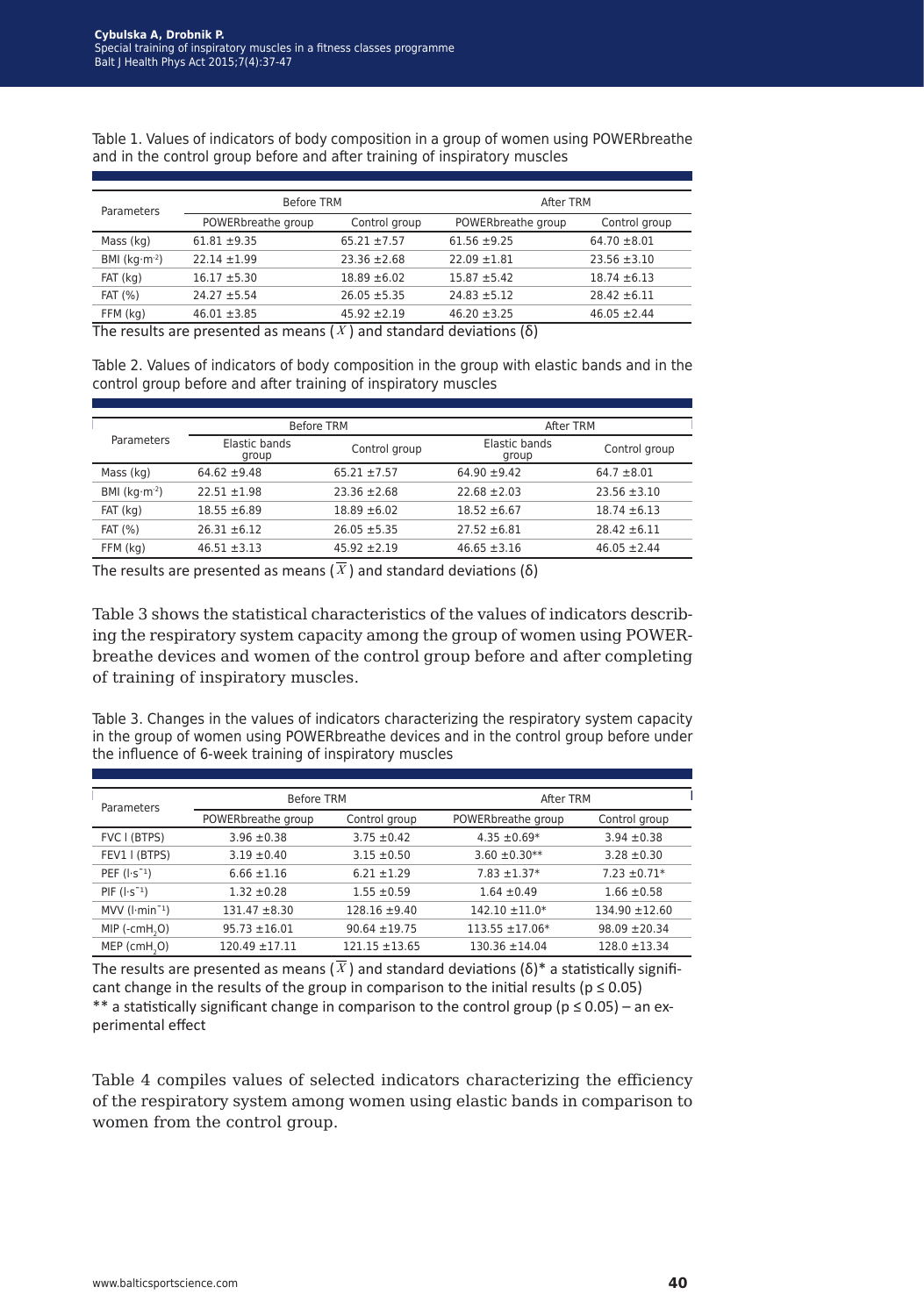Table 4. Values of indicators of the respiratory system capacity in the group of women using the inspiratory muscles training with elastic bands and in the control group before and after six weeks of training

| Parameters                                     | <b>Before TRM</b>   |                   |                     | After TRM         |  |
|------------------------------------------------|---------------------|-------------------|---------------------|-------------------|--|
|                                                | Elastic bands group | Control group     | Elastic bands group | Control group     |  |
| FVC I(BTPS)                                    | $3.93 \pm 0.52$     | $3.75 \pm 0.42$   | $4.23 \pm 0.71$     | $3.94 \pm 0.38$   |  |
| FEV1 I(BTPS)                                   | $3.18 \pm 0.4$      | $3.15 \pm 0.50$   | $3.35 \pm 0.41$     | $3.28 \pm 0.30$   |  |
| PEF $(I \cdot \text{sek}^{-1})$                | $6.28 \pm 1.43$     | $6.21 \pm 1.29$   | $7.31 \pm 0.76*$    | $7.23 \pm 0.71*$  |  |
| $PIF(I \cdot \text{sek}^{-1})$                 | $1.33 \pm 0.52$     | $1.55 \pm 0.59$   | $1.79 \pm 0.8$      | $1.66 \pm 0.58$   |  |
| $MV$ ( $\lceil \cdot \text{min}^{-1} \rceil$ ) | $130.38 \pm 11.22$  | $128.2 \pm 9.40$  | $143.6 \pm 11.1*$   | $134.9 \pm 12.60$ |  |
| $MIP$ (-cmH <sub>2</sub> O)                    | $96.45 \pm 14.7$    | $90.64 \pm 19.75$ | $111.09 \pm 15.71*$ | $98.09 \pm 20.34$ |  |
| $MEP$ (cmH <sub>3</sub> O)                     | $121.55 \pm 18.38$  | $121.15 \pm 13.7$ | $132.0 \pm 21.41$ * | $128.0 \pm 13.3$  |  |

The results are presented as means ( $\overline{X}$ ) and standard deviations ( $\delta$ )

\* a statistically significant change in the results of the group in comparison to the initial results ( $p \leq 0.05$ )

Table 5 shows the statistical characteristics of differences in aerobic capacity indicators between the group of women using the POWERbreathe devices and the control group before and after training of inspiratory muscles.

Table 5. Values of aerobic capacity indicators in the group of women using POWERbreathe devices and women in the control group

|                                                                  | <b>Before TRM</b>     |                    | After TRM             |                    |
|------------------------------------------------------------------|-----------------------|--------------------|-----------------------|--------------------|
| Parameters                                                       | POWERbreathe<br>group | Control group      | POWER breathe group   | Control group      |
|                                                                  | $X \pm \delta$        | $X \pm \delta$     | $X = \delta$          | $X \pm \delta$     |
| $VT_{max} (I)$                                                   | $1.83 \pm 0.24$       | $1.86 \pm 0.27$    | $2.28 \pm 0.38$ *     | $1.96 \pm 0.36$    |
| VE $_{\text{max}}$ (l·min <sup>-1</sup> )                        | $82.71 \pm 13.1$      | $79.43 \pm 8.56$   | $95.22 \pm 15.21$ **  | $82.11 \pm 13.27$  |
| $VE \cdot VO_{2}^{-1}$ with max power                            | $37.24 \pm 5.84$      | $33.81 \pm 5.43$   | $36.81 \pm 5.9$       | $32.99 \pm 5.22$   |
| $VO,·HR-1$ with max power                                        | $11.81 \pm 1.31$      | $11.94 \pm 1.2$    | $13.15 \pm 1.22$ *    | $12.15 \pm 1.13$   |
| $HR_{max}$ (bt·min <sup>-1</sup> )                               | $184.91 \pm 3.96$     | $185.00 \pm 3.46$  | $185.27 \pm 3.98$     | $187.45 \pm 2.21$  |
| $VO_{2max}$ (ml·min <sup>-1</sup> )                              | $2177.9 \pm 259.8$    | $2192.7 \pm 273.8$ | $2430.1 \pm 209.1$ *  | $2276.8 \pm 230.7$ |
| $VO_{2max}$ (ml·kg <sup>-1</sup> ·min <sup>-1</sup> )            | $35.74 \pm 5.23$      | $33.86 \pm 4.57$   | $39.99 \pm 5.2$ **    | $35.51 \pm 4.41$   |
| Power <sub>max</sub> (W)                                         | $206.82 \pm 22.61$    | $204.55 \pm 24.54$ | $235.91 \pm 23.65$ ** | $209.09 \pm 20.23$ |
| Power <sub>max</sub> (W·kg <sup>-1</sup> )                       | $3.40 \pm 0.57$       | $3.16 \pm 0.42$    | $3.89 \pm 0.58$ **    | $3.34 \pm 0.63$    |
| AT $VE$ ( $l$ ·min <sup>-1</sup> )                               | $44.86 \pm 6.55$      | $43.68 \pm 8.56$   | $52.32 \pm 7.71**$    | $44.79 \pm 5.12$   |
| AT VO <sub>2</sub> (ml $\cdot$ min $\cdot$ $\cdot$ kg $\cdot$ l) | $26.40 \pm 4.48$      | $24.53 \pm 3.25$   | $30.07 \pm 3.80**$    | $25.71 \pm 2.71$   |

The results are presented as means ( $\overline{X}$ ) and standard deviations (δ)

\* a statistically significant change in the results of the group in comparison to the initial results ( $p \leq 0.05$ )

\*\* a statistically significant change in comparison to the control group ( $p \le 0.05$ ) – an experimental effect

An analysis of values of indicators characterizing aerobic capacity and their changes under the influence of training of inspiratory muscles with a use of elastic bands is presented in Table 6.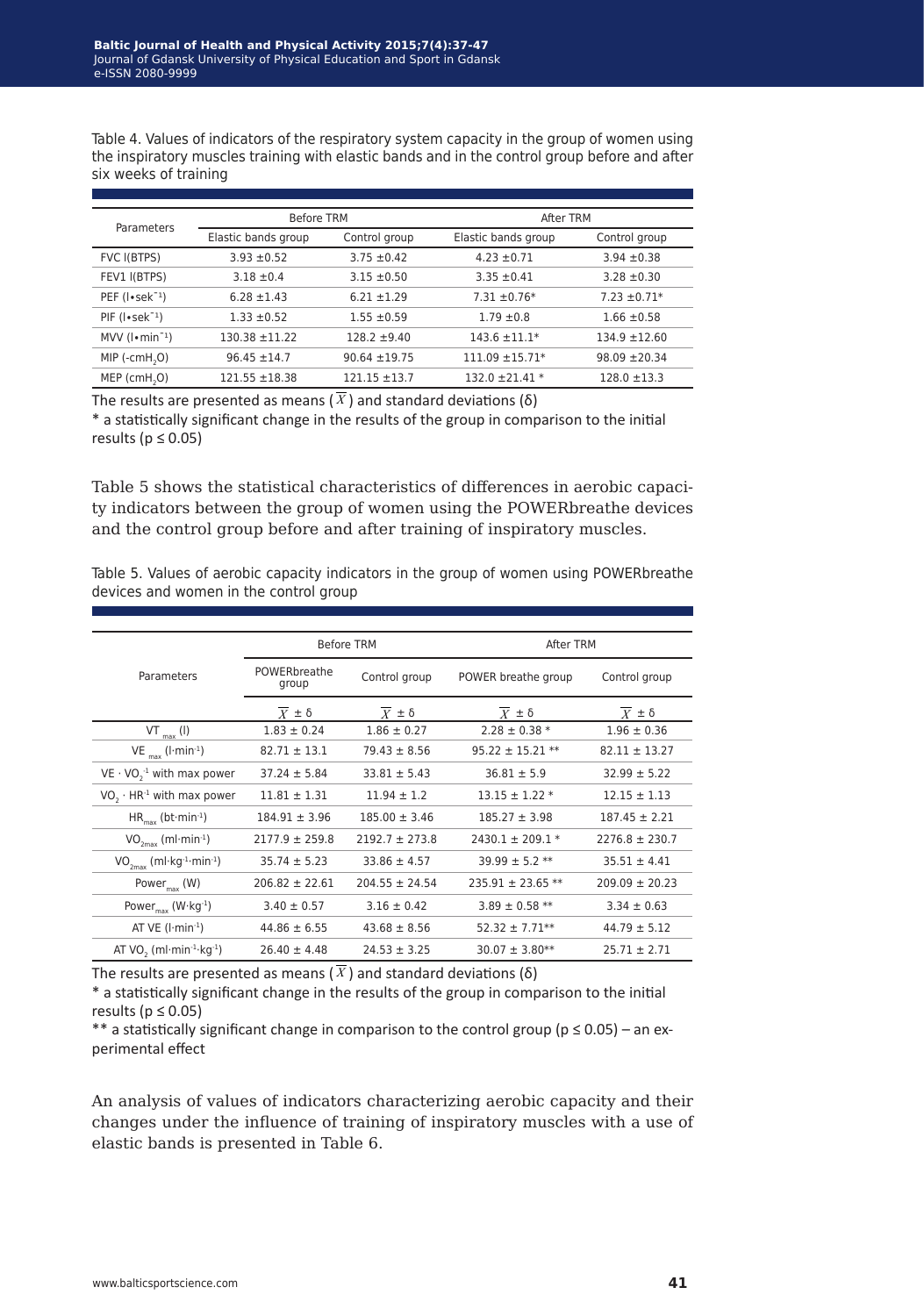Table 6. Values of aerobic capacity indicators in the group of women using elastic bands and women in the control group

| Parameters                                               | <b>Before TRM</b>   |                    | After TRM            |                    |
|----------------------------------------------------------|---------------------|--------------------|----------------------|--------------------|
|                                                          | Elastic bands group | Control group      | Elastic bands group  | Control group      |
| $BF_{\text{max}}$ (since min <sup>-1</sup> )             | $42.01 \pm 8.18$    | $42.13 \pm 6.90$   | $42.01 \pm 8.04$     | $42.35 \pm 6.37$   |
| $VT_{max} (I)$                                           | $1.99 \pm 0.43$     | $1.86 \pm 0.27$    | $2.2 \pm 0.34$       | $1.96 \pm 0.36$    |
| $VE_{max}$ ( $l·min^{-1}$ )                              | $84.52 \pm 17.76$   | $79.43 \pm 8.56$   | $94.25 \pm 14.88*$   | $82.11 \pm 13.27$  |
| VE VO $_2^{-1}$ <sub>max</sub>                           | $36.71 \pm 1.92$    | $33.81 \pm 5.49$   | $35.20 \pm 4.70$     | $32.99 \pm 5.22$   |
| $VO2HR-1max$                                             | $12.58 \pm 2.42$    | $11.94 \pm 1.20$   | $13.82 \pm 2.20**$   | $12.15 \pm 1.13$   |
| $HR_{max}$ (bt·min <sup>-1</sup> )                       | $187.18 \pm 4.45$   | $185.0 \pm 3.46$   | $188.09 \pm 5.38$    | $187.45 \pm 2.21$  |
| $VO_{2max}$ (ml·min <sup>-1</sup> )                      | 2283.6 ±382.5       | $2192.7 \pm 273.8$ | $2531.3 \pm 416.3**$ | $2276.8 \pm 230.7$ |
| $VO_{2max}$ (ml · kg <sup>-1</sup> · min <sup>-1</sup> ) | $35.52 \pm 5.20$    | $33.86 \pm 4.57$   | $39.36 \pm 5.76**$   | $35.51 \pm 4.41$   |
| Power <sub>max</sub> (W)                                 | $204.55 \pm 31.26$  | $204.55 \pm 24.54$ | $234.09 \pm 28.0**$  | $209.09 \pm 20.23$ |
| Power $_{max}$ (W·kg <sup>-1</sup> )                     | $3.19 \pm 0.45$     | $3.16 \pm 0.42$    | $3.65 \pm 0.44*$     | $3.34 \pm 0.63$    |
| AT VO, $(ml·min-1·kg-1)$                                 | $26.25 \pm 4.43$    | $24.53 \pm 3.25$   | $29.56 \pm 4.13**$   | $25.71 \pm 2.71$   |
| AT(W)                                                    | $131.82 + 22.61$    | $138.64 \pm 20.5$  | $159.1 \pm 23.1**$   | $147.73 \pm 17.5$  |

The results are presented as means ( $\overline{X}$ ) and standard deviations ( $\delta$ )

\* a statistically significant change in the results of the group in comparison to the initial results ( $p \leq 0.05$ )

\*\* a statistically significant change in comparison to the control group ( $p \le 0.05$ ) – an experimental effect

Table 7 shows the mean values of the heart rate recorded during fitness classes on stationary bikes.

Table 7. Value of the heart rate during classes on stationary bikes in the tested groups of women

| Parameters                         | POWERbreathe group        | Elastic band group | Control group      |
|------------------------------------|---------------------------|--------------------|--------------------|
|                                    | $\overline{X} \pm \delta$ | $X \pm \delta$     | $X \pm \delta$     |
| HR $(bt \cdot min^{-1})$           | $146.69 \pm 9.15$         | $148.41 \pm 11.86$ | $146.80 \pm 11.18$ |
| $HR_{max}$ (bt•min <sup>-1</sup> ) | $176.88 \pm 6.54$         | $178.42 \pm 7.47$  | $177.65 \pm 7.67$  |

The results are presented as means  $(\overline{X})$  and standard deviations ( $\delta$ )

### **results**

The final results of the six weeks' study involving women aged 20-25 years, divided into separate research groups (POWERbreathe, elastic bands, control) with a different type of inspiratory muscle training, showed specific changes or a complete lack thereof (indicators of body composition – Tables 1 and 2) within the measured values of the indicators. In the groups of women training with a use of both POWERbreathe and elastic bands, a significant growth of respiratory indicators: FEV, FEV1, MVV, MIP in comparison to the first measurement was noted, without significant changes in the control group. This indicates an increase in inspiratory muscles strength and an improvement in the respiratory system capacity in the experimental groups (Tables 3 and 4). Special training of inspiratory muscles, included in the programme of six-week fitness classes, caused an increase in the participants' aerobic capacity. The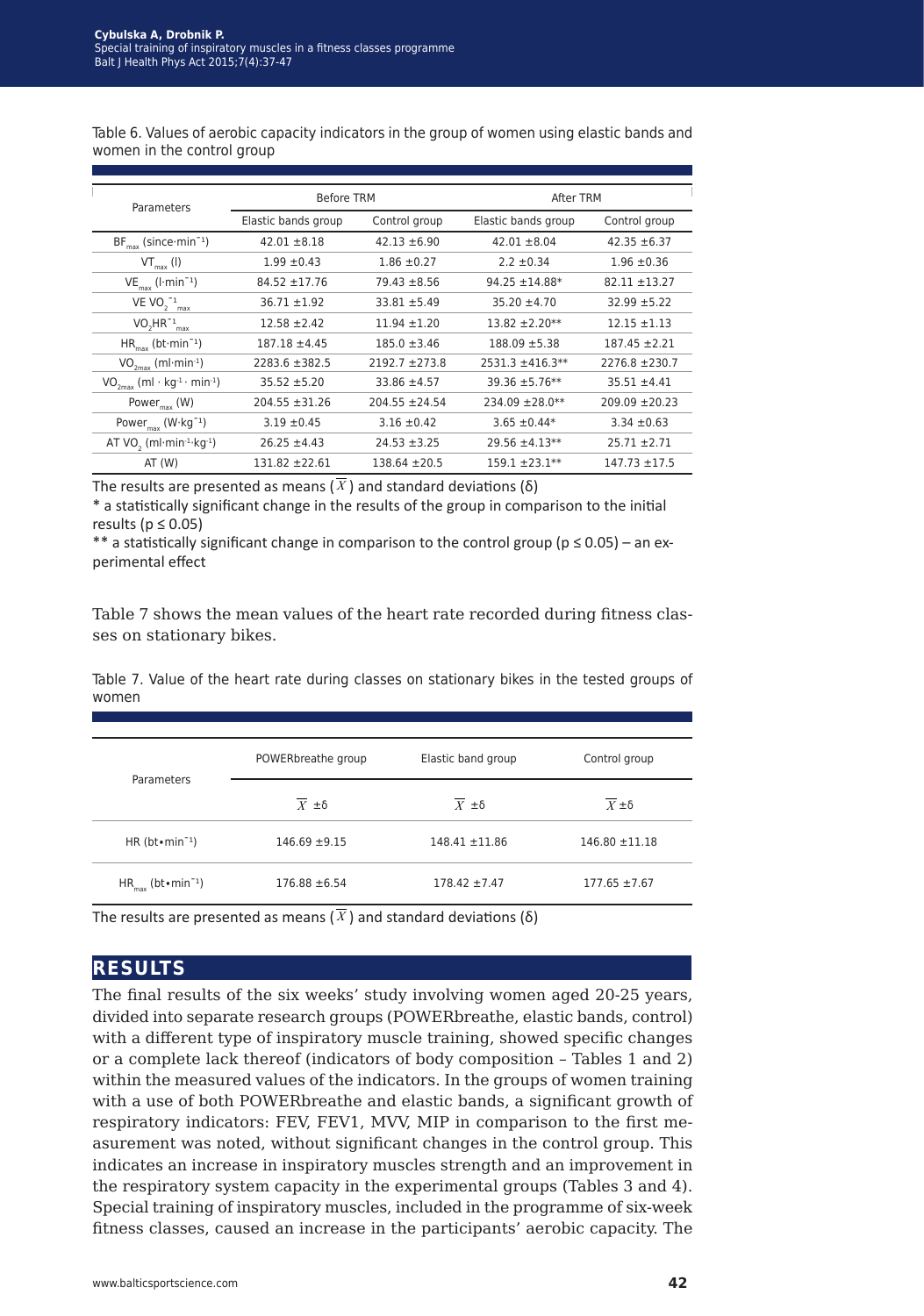basic indicator proving the discussed change – the maximum oxygen uptake – in groups with added means for inspiratory training significantly increased in comparison to the first test and in comparison to the control group. In the group using the POWERbreathe device the increase ranged from 35.74 ±5.23 to 39.99  $\pm$ 5.20 (Tables 3 and 5) VO<sub>2max</sub> (ml·kg<sup>-1</sup>·min<sup>-1</sup>), in the group using elastic bands from 35.52  $\pm$ 5.20 to 39.36  $\pm$ 5.76 VO<sub>2max</sub> (ml·kg<sup>-1</sup>·min<sup>-1</sup>), while in the control group the final result was only 35.51  $\pm$ 4.41 VO<sub>2max</sub> (ml·kg<sup>-1</sup>·min<sup>-1</sup>) (Table 6). Also in measurements determining the volume of the anaerobic threshold, substantial changes in oxygen uptake were revealed. The following results were obtained in the initial and final stages of the research process: from 26.4  $\pm$ 4.48 to 30.07  $\pm$ 3.80 VO<sub>2max</sub> (ml·kg<sup>-1</sup>·min<sup>-1</sup>) in the POWERbreathe users, from 26.25  $\pm$ 4.43 to 29.56  $\pm$ 4.13 VO<sub>2max</sub> (ml·kg<sup>-1</sup>·min<sup>-1</sup>) in the group exercising with elastic bands (Table 6), and from  $24.53 \pm 3.25$  to  $25.71 \pm 2.71$ (ml·kg-1·min-1) in the control group (Tables 5 and 6), which, in contrast to the experimental groups showed no statistically significant difference. Higher values of the AT VO<sub>2</sub> indicator (ml·min<sup>-1</sup>·kg<sup>-1</sup>) in the group of women exercising with bands are also confirmed by a significant effect of interaction. The increase in this index in the experimental group was significantly higher than that observed among participants from the control group, and it also coincided with the experimental result. Values of the heart rate shown in Table 7 during the whole series of fitness classes indicate that the work was performed mainly at the level of moderate and high intensity at an average of  $146.69 \pm 9.15$ to 177.65  $\pm$  7.67 HR (bt · min<sup>-1</sup>) during a class unit (t = 60 min). The level of load performed during classes on stationary bikes did not significantly differ among the various research groups.

In conclusion, it should be noted that the training of inspiratory muscles, different in the way of implementation, included in a serious of recreational fitness classes contributed to an increase in the desired functional capacity of the respiratory system and an increase in aerobic capacity.

### **discussion**

The current trend of healthy lifestyles together with a desire to improve fitness and efficiency of an organism demand additional measures to stimulate the development of effort capabilities in healthy people. Training of respiratory muscles (TRM) included in a series of health and sports training may constitute such support.

In studies of highly qualified athletes it was proved that, as a result of training of inspiratory muscle, the volume of ventilatory threshold (VT) and maximal inspiratory pressure  $(PI_{max})$  increased. According to the authors, this effect demonstrates a more economical operation of the respiratory system. Although no significant changes in the maximal oxygen consumption  $(VO_{2m}V)$  were noted, an increase in work efficiency was most likely caused by reduced absorption of oxygen by respiratory muscles in favour of the working leg muscles [17]. Morgan et al. [18] proved positive effects of training of respiratory muscles in a group of trained cyclists. These scientists observed that after three weeks of directed training of respiratory muscles the level of maintaining the respiratory minute volume at a level of 100% MVV (measured within 15 seconds) significantly increased from 48 to 804 seconds [18].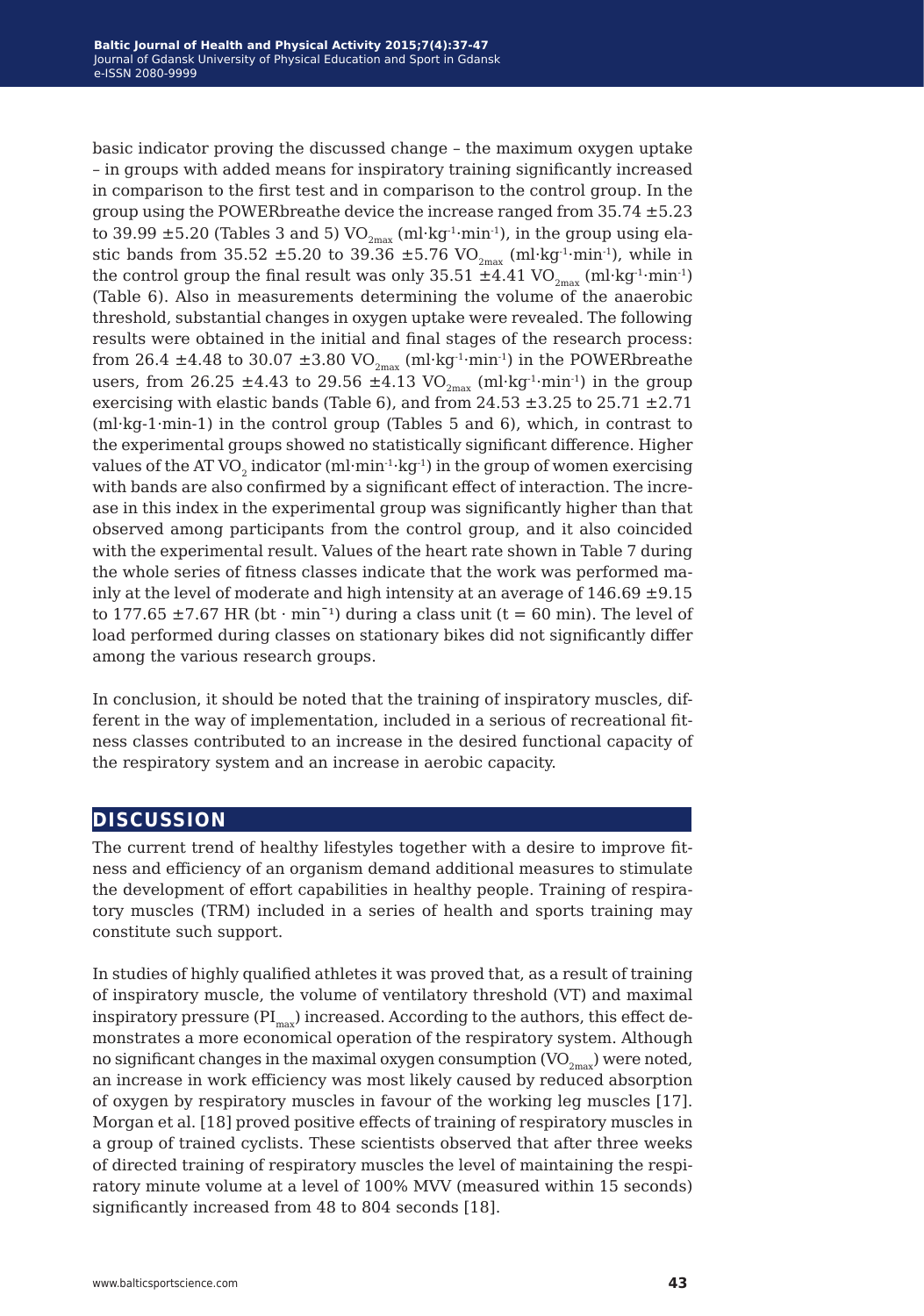Similar results are confirmed by Spengler and Boutellier's [8] research showing that training of inspiratory muscles had a beneficial effect on the extension of maintaining the respiratory minute volume at a load of 71% of the maximal voluntary ventilation (MVV) from 5 to 29 minutes. Subjects performed work at this level without clear signs of fatigue of the respiratory system. The change was registered in 19 out of 20 examined athletes. A reduced concentration of lactic acid at the final stage of the stress test was observed. According to the authors, the reduction of lactate in blood was most likely caused by its improved disposal by trained respiratory muscles [8].

Training of respiratory muscles, as an additional supporting measure, was conducted among athletes of many sports disciplines, among others, top cyclists [12], athletes of endurance events [19, 20], or among highly trained rowers [21]. Amonette and Dupler assessed the effects of training of respiratory muscles among professional triathletes. After applying the respiratory training with a use of an inspiratory resistance device Powerlung, changes in the cardio-respiratory system were observed in the experimental group, and this was an increase in the maximal minute ventilation of the lungs ( $VE_{\text{max}}$ ) by 3.29% and the maximal ventilatory threshold  $(VT<sub>max</sub>)$  by 26.73%. In spirometric measurements no significant changes in other measured indicators were noted in the experimental group, except for an increase in the peak inspiratory flow (PIF) by 23.35%. Likewise, no significant increase in the maximum oxygen uptake was noted. According to the authors, such changes could be observed in training of more than 8-12 weeks [22]. Inbar et al. confirmed a positive influence of training of respiratory muscles based on 10 weeks' study involving athletes of endurance events. The authors concluded that resistance training with a use of a Powerlung device applied to top athletes resulted in a significant increase in the maximal strength and endurance of inspiratory muscles, thus enhancing exercise potential of the athletes' respiratory system. Despite a significant increase in the value of spirometric indices, no significant increase in the maximal oxygen uptake  $(VO_{2m}^{\dagger})$  during a stress test was revealed [23].

Publications on the application of training of respiratory muscles in healthy not training persons also have a significant place in the world literature [6, 14, 15]. In all the studies this type of training was conducted in the form of systematic breathing exercises of a strength or endurance character with a use of appropriately chosen training means and with a diversified duration [24]. Nurmekivi et al. showed that special exercises aimed at developing respiratory muscles increase their ability to work more than general physical exercise. In people who exercise the frequency of breaths decreases with their simultaneous deepening, and fatigue manifests itself later and with smaller effects than in persons not applying special training. It was also observed that people who had not done any special breathing exercises, interrupted physical effort due to fatigue of the lower limbs muscles. Because there were no signs of fatigue in the way of breathing in these individuals, it seems reasonable to hypothesise that breathing muscles made up for their own oxygen consumption at the expense of working muscles of the legs. Hence it can be concluded that reduced lung ventilation, which is a consequence of training of respiratory muscles, indicates a more economical work of the respiratory system [25, 26]. In order to compare the effectiveness of training of respiratory muscles of a different direction and impact, O'Kroy and Coast conducted a study invo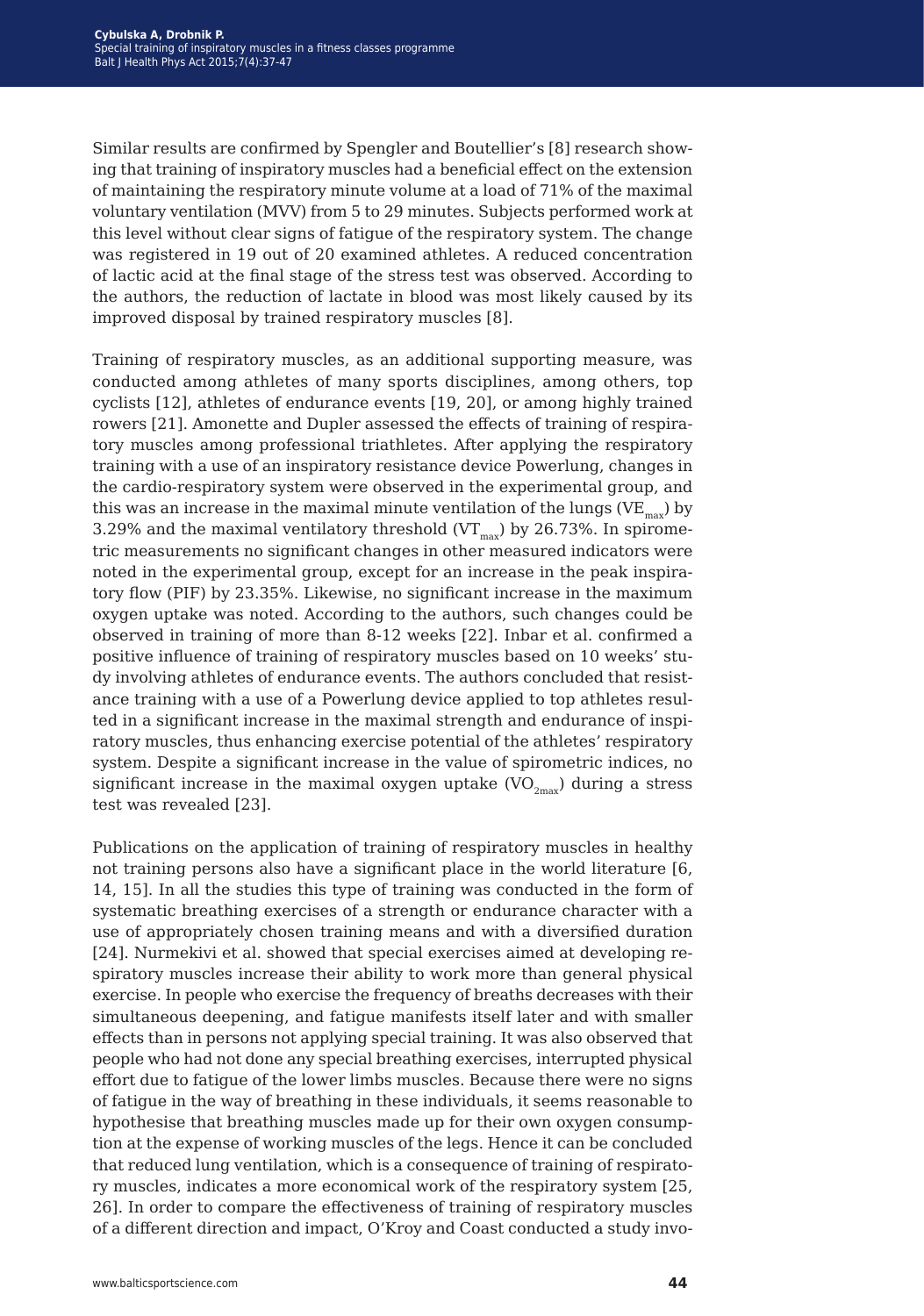lving healthy untrained people. On completion of the study period there was an increase in maximal inspiratory pressure (MIP) and maximal inspiratory flow at the desired point of forced inspiration (MFIs) [27]. The latest scientific reports by Mills et al. confirm a positive impact of inspiratory muscles resistance training practised by the elderly. Respiratory muscles, performing a continuous work, are subject to involution processes during ontogeny. This leads to a natural weakening of their structure, strength and endurance. In addition, inflammations and diseases can contribute to seniors' morbidity and mortality. Research indicates that in the elderly healthy subjects respiratory training has several positive changes, among others: increase in maximal inspiratory pressure and thus the inspiratory muscle strength and peak inspiratory flow [28]. Of interest are the results of a study conducted by Kim CY et al. [29], which proved that inspiratory muscles training can improve the lung function among people living with hemiplegia after stroke [29].

At the present stage of constant interest in the impact of training of respiratory muscles on exercise capacity, individual issues have already been confirmed by scientific research. It has been proved that such training, among others, increases strength and reduces the fatigue of respiratory muscles, improves the functional capacity of the respiratory system, reduces the sense of breathlessness during effort and reduces oxygen consumption by respiratory muscles in favour of other skeletal muscles. Our studies on healthy, untrained women confirm the positive impact of TRM integrated into a series of fitness classes to increase the capacity of exercising women. The study was conducted using a device enabling a greater inspiratory resistance – POWERbreathe, and for the first time, the effect of the use of elastic bands placed on the lower part of the chest on increasing the respiratory system capacity in young women was examined. In different proportions the research reported significant increases in spirometric FVC, FEV1, MVV, MIP, MEP, and PEF. In addition, a significant increase in the following functional indicators was confirmed:  $\rm{VO}_2$  (ml·min<sup>-1</sup>·kg<sup>-1</sup>), AT  $\rm{VO}_2$  (ml·min<sup>-1</sup>·kg<sup>-1</sup>), $\rm{VO}_2 \rm{HR^1}_{max'}$ ,  $\rm{VE}_{max}$  (l·min<sup>-1</sup>) among 20-25-year-old women in both groups applying additional respiratory training simulators.

Collected and presented above results broadly confirm the expected effects of the experiment. In addition, the obtained results together with an in-depth analysis may serve as the basis for the use of inspiratory muscles training in modern forms of health training.

# **conclusions**

Special inspiratory muscles training with a use of the PowerBreathe device and with elastic bands included in the program of fitness classes improved the functionality of the respiratory system within indicators: (FVC), (FEV1), (PEF), (PIF), (MVV) as well as (MIP) and (MEP). Inspiratory muscles training using POWERbreathe and elastic bands significantly affects the increase in indicators characterizing aerobic capacity:  $VO_2$ max (ml·kg<sup>1</sup>·min<sup>-1</sup>),  $\mathrm{VE}_{\mathrm{max}}$  (l · min<sup>-1</sup>), ventilatory equivalent of oxygen consumption (VE ·  $\mathrm{O_{2}^{-1}}_{\mathrm{max}}$ ), the oxygen-pulse coefficient (VO<sub>2</sub>  $\cdot$  HR<sup>-1</sup><sub>max</sub>), and the highest recorded power (W). The above inspiratory muscles training with additional complementary measures had no significant influence on changing the body composition.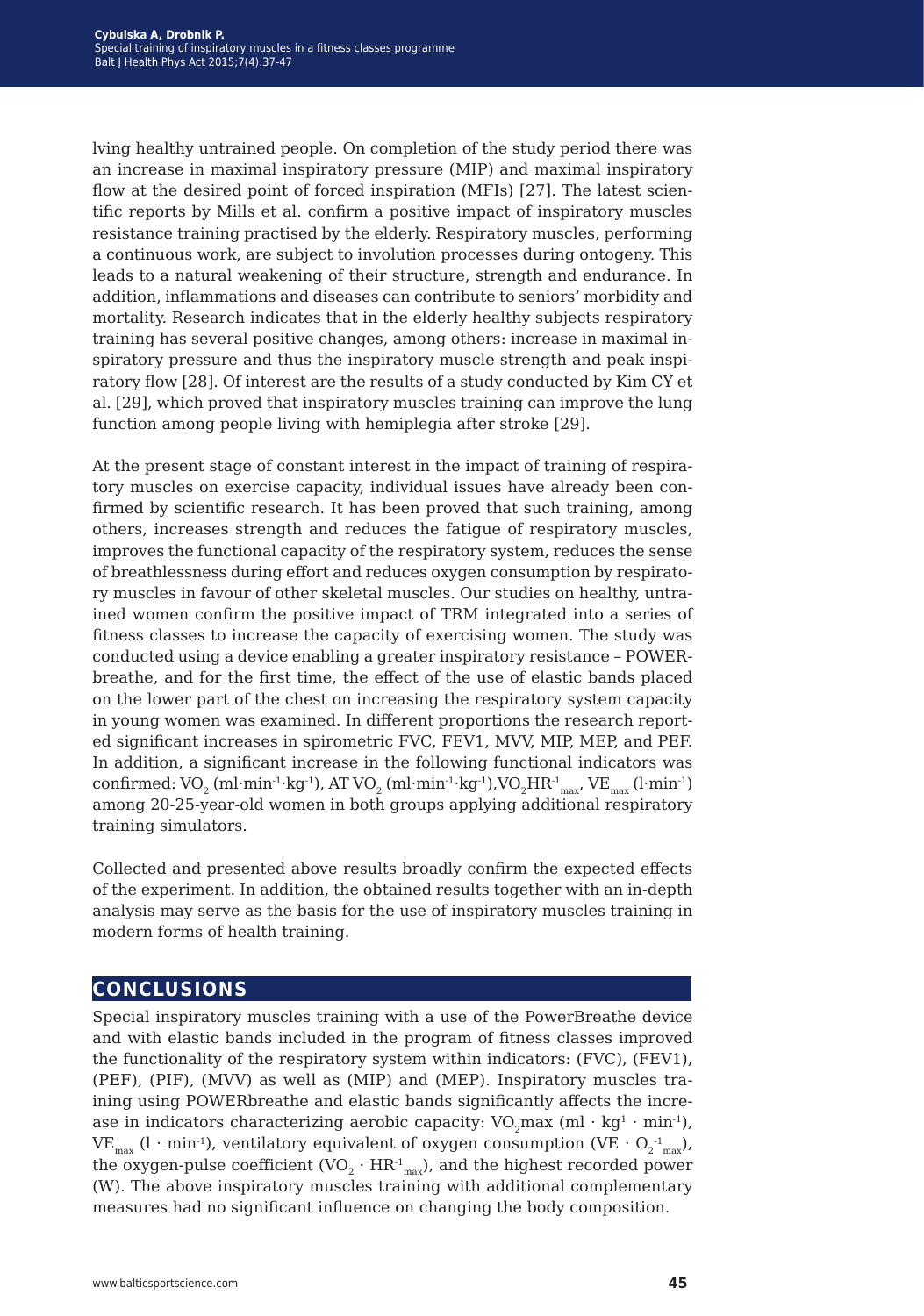The results obtained in our study indicate the possibility of practical application of respiratory training simulators in health and recreational physical activities enabling the growth of aerobic capacity of those exercising.

#### **references**

- [1] Walczak J, Koziorowski A. Wyniki treningu mięśni oddechowych na przewlekłą obturacyjną chorobę płuc o średnio ciężkim przebiegu [Results of the training of respiratory muscles on chronic obstructive pulmonary disease of average severity]. Pneumonologia i Alergologia Polska. 1997;65(7- 8):487-493. Polish.
- [2] Dyner-Jama I, Dobosiewicz K, Niepsuj K, Niepsuj G, Jędrzejewska A, Czernicki K. Wpływ leczenia metodą asymetrycznych ćwiczeń oddechowych na czynność układu oddechowego, ocenianą za pomocą badania spirometrycznego u dzieci z idiopatycznym bocznym skrzywieniem kręgosłupa [Effect of treatment with the method of asymmetrical breathing exercises on the pulmonary function as measured by spirometry in children with idiopathic scoliosis]. Wiadomości Lekarskie. 2000;53(11- 12):603-610. Polish.
- [3] Beaumont M, Milon P, Ber-Moy CL, et al. Inspiratory muscle training during pulmonary rehabilitation in chronic obstructive pulmonary disease: A randomized trial. Chronic Respiratory Disease. 2015;12(4):305-312.
- [4] Villanfranca CG, Leiva A, Lisboa C. Effects of inspiratory muscle training with an intermediate on inspiratory power output in COPD. Eur Respir J. 1998;10(8):542-547.
- [5] Weiner P, Magadle R, Beckerman M, Weiner M, Berar-Yanay N. Comparison of Specific Expiratory, Inspiratory, and Combined Muscle Training Programs in COPD. Chest. 2003;4, 1537-1364.
- [6] McConeell AK, Weiner P, Romer LM. Inspiratory muscle training as a tool for the management of patients with COPD. Eur Respir J. 2004;24:510-514.
- [7] Charususin N, Gosselink R, Decramer M, et al. Inspiratory muscle training protocol for patients with chronic obstructive pulmonary disease (IMTCO study): a multicentre randomised controlled trial. BMJ Open. 2013;3(8):e003101.
- [8] Splengler C, Boutellier U. Breathless legs? Consider trainining your respiration. News Physiol Sci. 2000;15:102-105.
- [9] Stuessi Ch, Spengler Ch, Knópfli-Lenzin C, Markov G, Boutellier U. Respiratory muscle endurance training in humans increases cycling endurance without affecting blood gas concentrations. Eur J Appl Physiol. 2001;84:582-586.
- [10] Miszczenko W, Tomiak T. Kierunki zmiany możliwości funkcjonalnych i zdolności wysiłkowej zawodników wywołane różnymi rodzajami treningu mięśni oddechowych [Directions of changes in athletes' functional capacity and exercise capacity caused by various types of training of respiratory muscles]. In: Kuder A, Perkowski K, Śledziewski D, eds. Kierunki doskonalenia treningu i walki sportowej: diagnostyka [Trends in improving training and sportsmanship: diagnostics]. Warszawa: AWF; 2004, 106-109. Polish.
- [11] Guenette JA, Martens AM, Lee AL, et al. Variable effects of respiratory muscle training on cycle exercise performance in men and women. Applied Physiology Nutrition Metabolism 2006;2:159-166.
- [12] Romer LM, McConnell AK, Jones D.A., Effects of inspiratory muscle training on time trial performance in trained cyclists. J Sport Med. 2002;20:547-562.
- [13] Romer LM, McConnell AK. Specificity and reversibility of inspiratory muscle training. Med Sci Sports Exerc 2003;35:237-244.
- [14] Boutellier U. Respiratory muscle fitness and exercise endurance in healthy humans. Med Sci Sports Exerc. 1998;30:1169-1172.
- [15] Edwards AM, Cooke CB. Oxygen uptake kinetics and maximal aerobic power are unaffected by inspiratory muscle training in healthy subjects where time to exhaustion is extended. Eur J Appl Physiol. 2004;93:139-144.
- [16] Enright SJ, Unnithan VB, Heward C, Withnall L, Davies DH. Effect of high-intensity inspiratory muscle training on lung volumes, diaphragm thickness, and exercise capacity in subjects who are healthy. Physical Therapy. 2006;86(3):345-54
- [17] Volianitis S, McConnell A, Koutedakis Y, McNaughton L, Back K, Jones DA. Inspiratory muscle training rowing performance. Med Sci Sports Exerc. 2003;33(5):803-809.
- [18] Morgan DW, Kohr WM, Bates BJ, Skinner JS. Effects of respiratory muscle endurance training on ventilatory and endurance performance of moderately trained cyclists. Int J Sport Med. 1987;08(2):88-93.
- [19] Boutellier U, Piwko P. The Respiratory system as an exercise limiting factor in normal sedentary subjects. Eur J Appl Physiol. 1992;64:145-15.
- [20] HajGhanbari B, Yamabayashi C, Buna TR, et al. Effects of respiratory muscle training on performance in athletes: a systematic review with meta-analyses. J Strength Cond Res. 2013;27:1643-1663.
- [21] Griffiths LA, McConnell AK. The influence of inspiratory and expiratory muscle training upon rowing performance. Eur J Appl Physiol. 2007;99(5):457-66.
- [22] Amonette WE, Dupler TL. The effects of respiratory muscle training on VO2 max, the ventilatory threshold and pulmonary function. J Exerc Physiol. 2002;5(2):29-35.